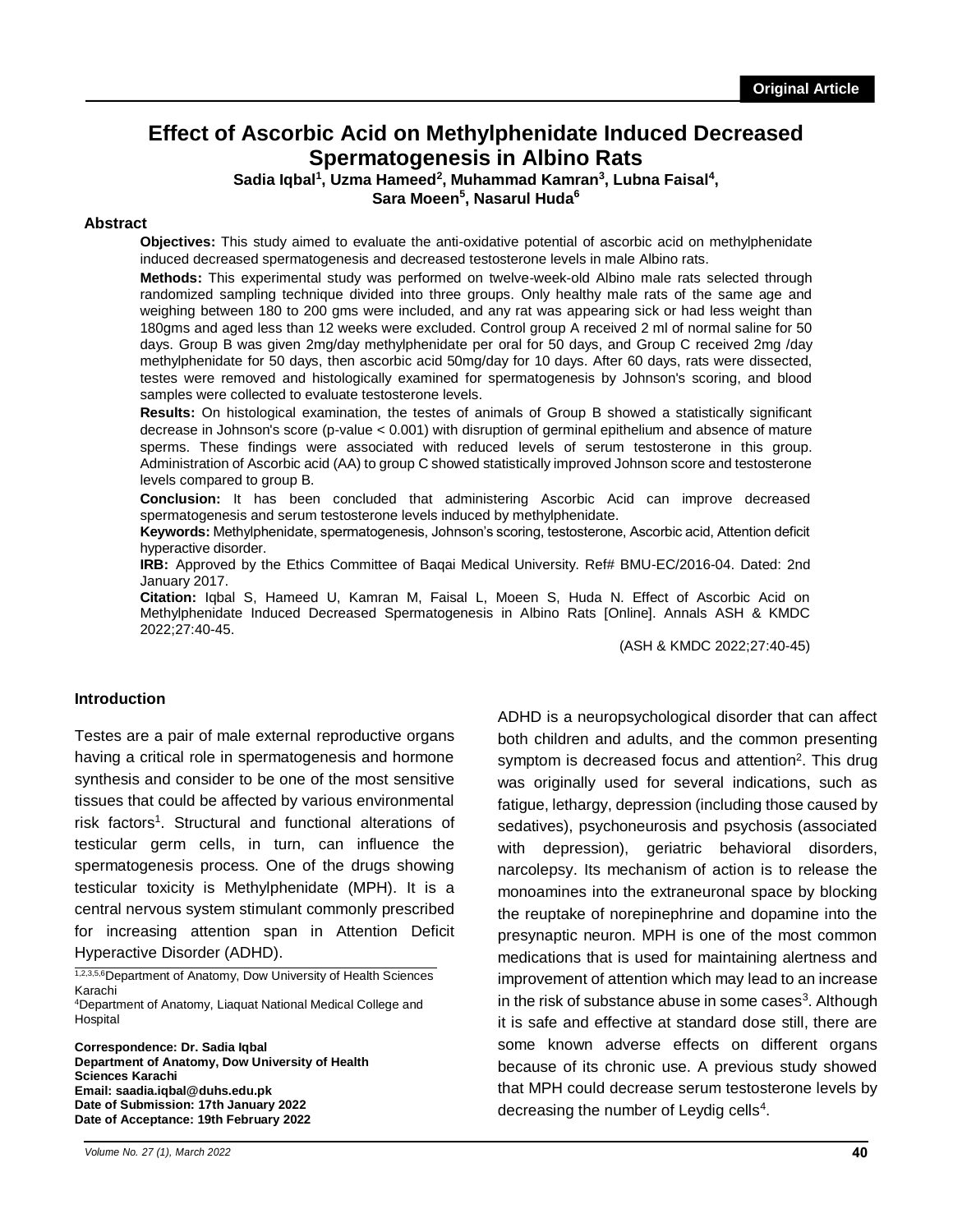Some relevant literature also showed decreased spermatogenesis due to the formation of reactive oxygen species. It is believed that male germ cells are more vulnerable to oxidative stress than other cells since they have higher polyunsaturated unsaturated fats<sup>5</sup>. Oxidative stress assumes an essential part in the etiology of damaged sperm development, function, sperm count, and male infertility<sup>6</sup>. For this reason, multiple studies used naturally occurring water-soluble ascorbic acid (AA) used to reverse the testicular damage done by oxidative stress<sup>7</sup>. AA is a potent antioxidant, and it scavenges free radicals by donating an electron and, in this way, decreases lipid peroxidation<sup>8</sup>. AA supplement improves the complete differentiation of testicular cells, ultimately increasing the cell range and stimulating sperm cell production. Moreover, AA could effectively improve the integrity of sperm DNA of human patients. Accumulating evidence indicates that AA treatment may benefit the male genital system (organs and cells) at different layers of action. AA could increase the concentration of glutathione (GSH), neutralize the reactive chemical element species (ROS), and regulate the activity of multiple enzymes concerned within the reaction pathway. AA has been found in testes which shows that its adequate concentration is required for protecting this organ from oxidative stress. Therefore, it supports normal spermatogenesis and serum testosterone levels by acting as a co-transmitter in regulating the release of LH, thus playing an important role in male fertility<sup>9,10</sup>.

Due to the proven various side effects of methylphenidate on the reproductive system and the non-availability of data regarding its prevention, this study aimed to evaluate the effects of AA on the reproductive system through histo-morphological studies and testosterone levels damaged by MPH.

# **Subjects and Methods**

The following study was performed at the Anatomy department, from 10th May 2017 to 10th July 2017. The accreditation for this research was taken from the Board of Advanced Research Studies (BASR) of the University before this experimental study. Ten to twelve weeks old, 30 male Albino rats about (weighing about 180-200 gms) Sprague Dawley species were taken from the animal house of Aga Khan University and Hospital Karachi with randomized sampling technique. After assessing the health of all Albino rats for one week, healthy animals with the same age and weight between 180-200 gms were considered for the study, and sick rats with weight less than 180gms and age less than 12 weeks were excluded. They were housed in standard cages in the animal house of the University for 60 days in the standard environment required for Albino rats.

MPH of Novartis Company has purchased in the form of tablets 10 mg, and before usage, it was dissolved in 10 ml distilled water, so 1ml solution contained 1 mg MPH. In the form of liquid preparation (cecon drops) of Abbott company, AA was purchased each ml containing100mg of this. Therefore, 0.5 ml was given daily, which made the dose of 50 mg<sup>11</sup>. After 60 days of the experiment, rats were weighed and dissected under anesthesia, blood samples were taken into a dry tube by intracardiac puncture and sent to a laboratory for serum testosterone levels, and both testes were removed completely. They were fixed in 10% formalin of all experimental animals. After processing, tissues were embedded in paraffin and cut into 5-6 micrometer sections on a microtome and stained with H & E (Hematoxylin and Eosin) for Johnson's scoring, which was used for assessing spermatogenesis<sup>12,13</sup>. For this, slides were observed at 40X magnification under the light microscope. Spherical seminiferous tubules were observed in each slide, and the mean was calculated. Each tubule was assigned a score from 1 – 10 using Johnson's scoring, and then the percentage was calculated (Table 1). The tubules with complete lack of activity scored as 1%, while those with maximum spermatogenic activity (5 or >5 spermatozoa) scored 100% and were stained with Periodic Acid Schiff<sup>14</sup>. It was done for mucopolysaccharides of the basement membrane to see the integrity of the basement membrane (Figure 1). Serum testosterone results were analyzed (ANOVA) using software SPSS, version 21.0.

Values were expressed as mean  $\pm$  SD. P< 0.05 was considered statistically significant. There were three groups with 10 Albino rats in each group. Group A was of albino rats given 2 ml normal saline per oral once a day for 50 days. Group B was of albino rats given a single dose of 2 mg methylphenidate hydrochloride orally for 50 days. Group C was of albino rats that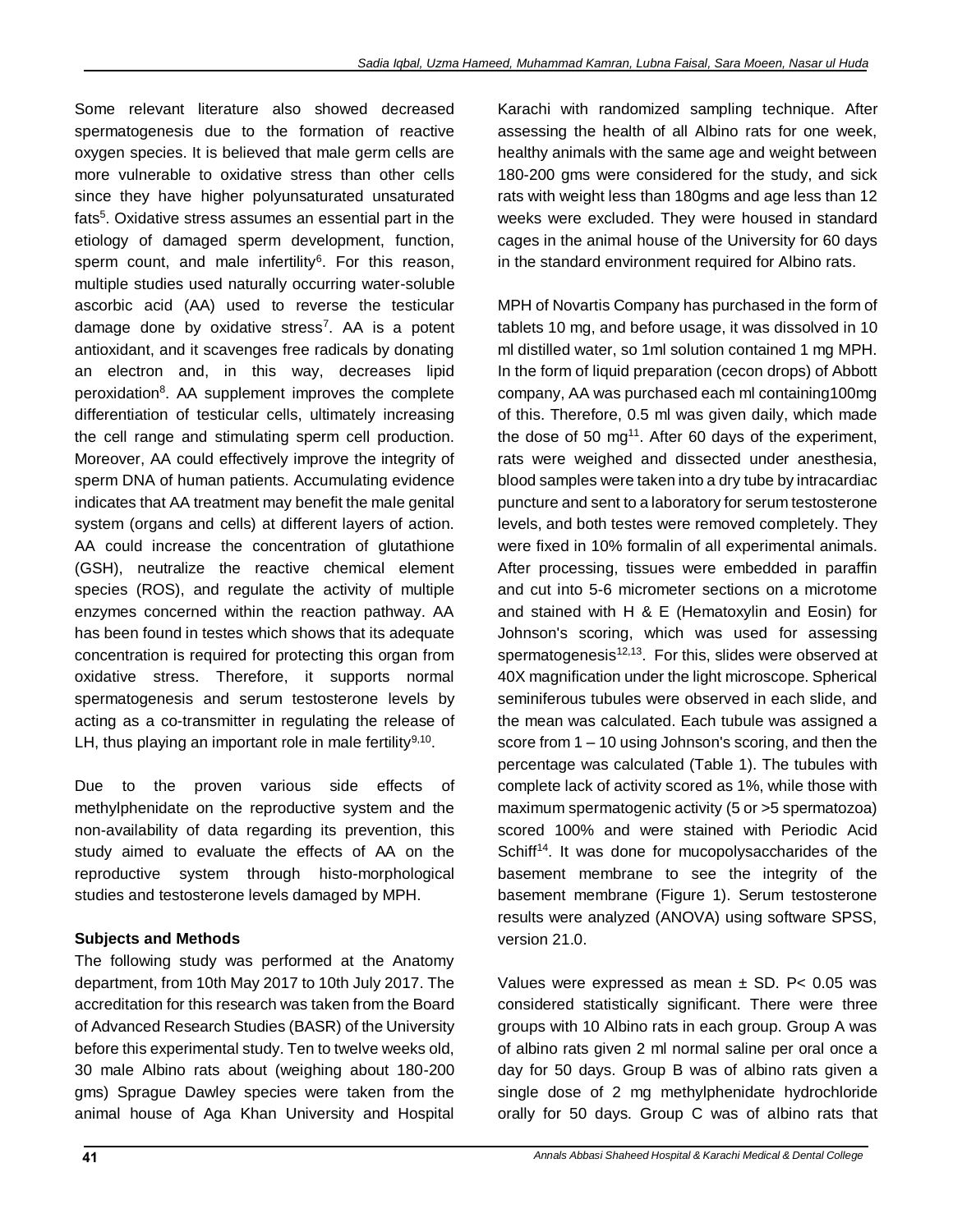received a single dose of 2 mg methylphenidate orally regularly for 50 days then treated with ascorbic acid (Abbott) 50 mg per oral once a day for ten days.

### **Results**

Group A in PAS stained showed (Figure 1) the basal lamina as a thin layer, showing a strong positive reaction, i.e., magenta color. The Head of the spermatozoa was also stained by PAS and appeared to be facing the Sertoli cells, and all germ cells lineage is visible from spermatogonia to sperm. For group B in PAS-stained sections, there was overall in the PAS reaction reduction in the seminiferous tubules, with no magenta color due to arrest of germinal epithelium. However, basal lamina showed positive PAS reaction and it is observed that the germ cell from spermatogonia

till spermatids are visible but reduced. No sperms are present the epithelium is disorganized and disrupted (Figure 1). Group C showed positive PAS reactions that were significant compared to both MPH treated and control groups. It is observed that all cells of germ lineage are visible from spermatogonia to sperms embedded in Sertoli cells (Figure 1).

Johnson's scoring was used to indicate spermatogenesis in groups, which comprises scores from 10 to 1, and results are observed in percentages. In control Group A all stages of spermatogenesis were observed with a score of 10. In Group B (MPH), scores were between 10 to 7. In Group C (MPH + AA), scores were between 10 to 9.



**Figure 1:** Photomicrograph of a section of seminiferous tubules from group a and experimental groups b and c showing spermatogonia (sg), Sertoli cells (sc), spermatids (std), and sperm (sp) (a comparison) pas 400x

| <b>Scoring For Spermatogenesis</b>                                                                        | А         | в     | ∼<br>u   |
|-----------------------------------------------------------------------------------------------------------|-----------|-------|----------|
| (1 to 10)                                                                                                 | (Control) | (MPH) | (MPH+AA) |
| All stages of spermatogenesis with intact germinal epithelium (score=10)                                  | 100%      | 10%   | 70%      |
| Spermatozoa present with interrupted germinal epithelium (score=9)                                        | 0%        | 20%   | 30%      |
| Scant spermatozoa(score=8)                                                                                | 0%        | 0%    | $0\%$    |
| Azospermia>5 spermatids (score=7)                                                                         | 0%        | 60%   | $0\%$    |
| Azospermia but < 5 spermatids (score=6)                                                                   | 0%        | 0%    | $0\%$    |
| Spermatozoa or spermatids absent with Abundant spermatocytes with azoospermia and no spermatids (score=5) | $0\%$     | 0%    | $0\%$    |
| Spermatozoa absent or spermatids <5 spermayocytes (score=4)                                               | 0%        | $0\%$ | $0\%$    |
| Spermatogonia onlypresent(score=3)                                                                        | 0%        | 10%   | $0\%$    |
| Sertoli cells only(score=2)                                                                               | $0\%$     | $0\%$ | $0\%$    |
| Tubules section showing no cells(score=1)                                                                 | 0%        | 0%    | 0%       |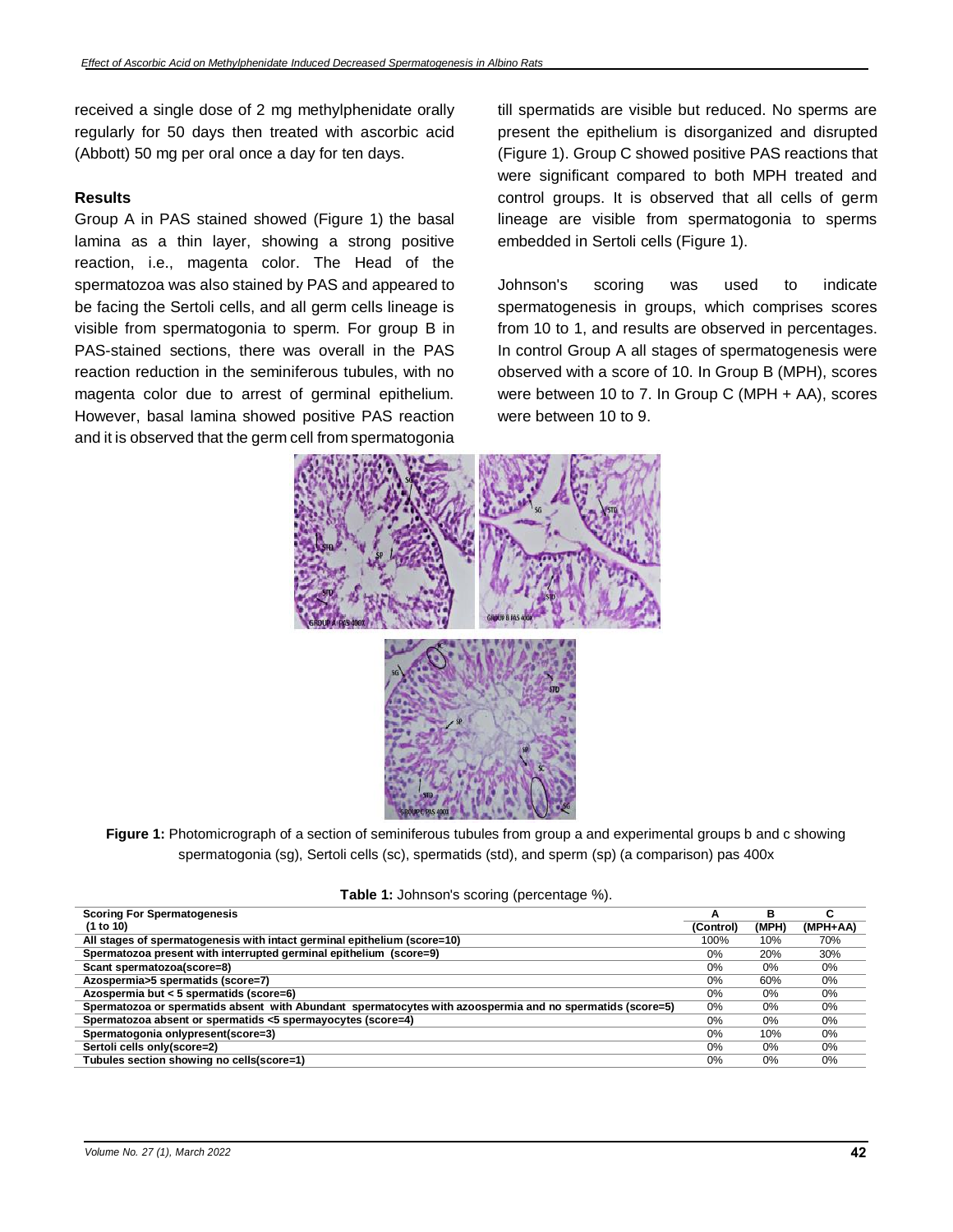Figure 2 summarizes the serum testosterone levels in groups A, B, and C. It showed that methylphenidate treated group B has a lower serum testosterone level (15.37 ng/dl) than control group A (20.26 ng/dl) and Group C (MPH +AA). Group C indicated increased serum testosterone levels (21.80 ng/dl). There was a significant difference among groups (p-value <0.05).



**Figure 2:** Mean Serum Level of Testosterone Between Control and Experimental Groups (ng/dl).

### **Discussion**

This study was performed on Albino rats to see the effect of ascorbic acid on methylphenidate-induced decreased spermatogenesis. Spermatogenesis is a process in which, under the influence of steroidal hormone, i.e., testosterone, development and maturation of sperm, occur, and this spermatogenesis takes place in seminiferous tubules making the glandular part of the testes<sup>15</sup>. Inspite of the fact that spermatogenesis is always to create spermatozoa, all through the male reproductive life, the apoptosis of germ cell death has been detailed as a physiological phenomenon that guarantees the quality of sperm production<sup>16</sup>.

The findings of the study, however, must be cautiously interpreted<sup>17</sup>. This study also showed negative effects on spermatogenesis, as proved by various authors previously<sup>18</sup>. We have observed a significant difference between groups with regard to hormonal and sperm germ cell lineage even with the low dose of 2 mg/kg of body weight of methylphenidate (MPH). As explained earlier, spermatogenesis was assessed by Johnson's scoring, and a score of Group A was 10 in 100% and Group B was 10% scored 10 20% scored 9, and 60% scored 7, so the score of the group was in between 10

to 7, MPH affected negatively on spermatogenesis in Group B by decreasing the number of spermatogonia, this finding was on the contrary with the findings of Zahra Tootian et al., in 2014<sup>19</sup>. Which showed an increase in the number of spermatogonia, and Ali Cansu et al., observed no increase or decrease in the number of spermatogonia. In contrast, observation of a decreased number of spermatids in methylphenidate treated group B in this study was similar to studies conducted by Ali Cansu et al. and Zahra Tootian et al., in 2014, this decrease could be due to increased apoptosis, decreased testosterone levels, and free radicals injury. Considering the explanation mentioned above, we treated Group C rats with ascorbic acid to find out whether the toxicity caused by methylphenidate would be reversed or not<sup>20</sup>. In Group C, 70% scored 10, 30% scored 9, so the score in Group C was between 10 to 9. It was noticed an improvement of spermatogenic lineage within seminiferous tubules confirming that this testicular toxicity was due to free radicals injury and AA being potential antioxidant restored testicular activity. Our finding was consistent with Das et al., in 2002 $^{21}$  and M Sonmenz in 2005 $^{22}$ . It is a known fact that testosterone plays an important role in spermatogenesis. It is required to convert round spermatids into elongated spermatids. It is produced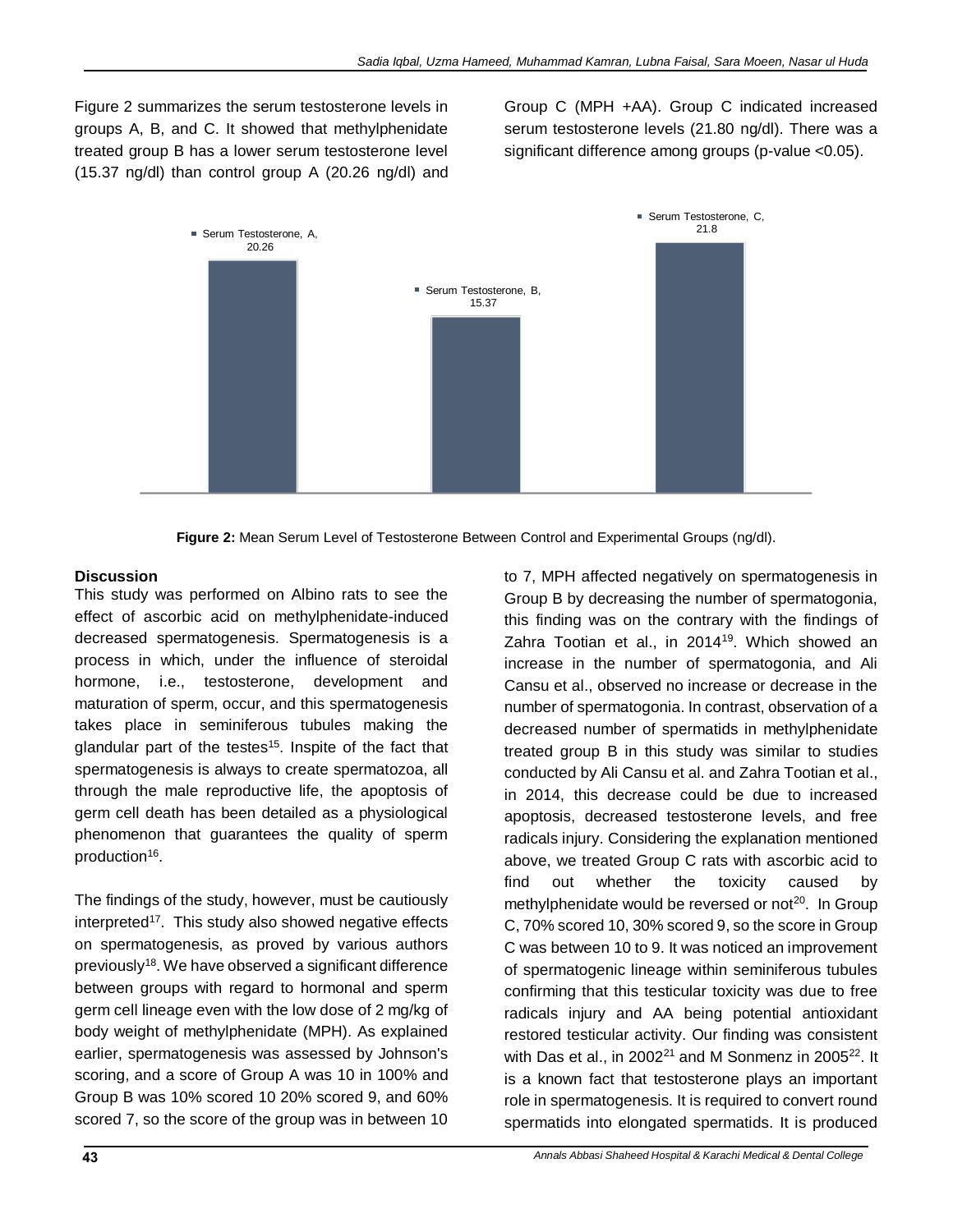by Leydig cells and regulated by LH. In our study Group B (MPH only) showed a noticeable reduction in levels of serum testosterone with comparison to Group A and Group C (MPH + AA), which showed that the decrease in spermatogonia and spermatids could also be the result of a decrease in levels of testosterone, and this decrease could be the result of scattering and reduced Leydig count as explained by Walter Adriani et al., in 2006<sup>23</sup> and Siminfazelipour in 2012. On the other hand, this finding was contrary to the findings of Bruno et al., which showed no changes in serum testosterone levels<sup>19</sup>. As it is observed that Group C showed significantly increased serum testosterone compared with Group B and Group A, these findings were in approval with the findings of Biswas NM et al. $24$ , and this could be due to not only the antioxidant effect of AA but also it is acting as a transmitter that can cause the release of Luteinizing Hormone (LH) from the pituitary gland as it is presumed that it is stored in granules and co releases by exocytosis<sup>25</sup>.

# **Conclusion**

Ascorbic acid can ameliorate methylphenidate induced decreased spermatogenesis and decreased serum testosterone levels by releasing LH from the pituitary gland, which leads to increased testosterone from Leydig cells and also by scavenging free radicals.

# **Conflict of Interest**

Authors have no conflict of interest and no grant/funding from any organization.

# **Acknowledgment**

We are grateful to all the staff members of the Baqai medical university. And special thanks to Prof. Dr. Kishwer Sultana (anatomy) Baqai medical university and Prof. Dr. Saba Fazle Rabbi Head of the Department of Pathology Karachi institute of medical sciences.

# **References**

- 1. Abdollahzadeh A, Kianifard D, Vafaei Saiah G. Study of the Long-Term and Dose Dependent Effects of Methylphenidate and Monosodium Glutamate on the Hormonal Alterations of the Pituitary-Testicular Axis and Sperm Analysis in Adolescence Rats. Bulletin of the University of Agricultural Sciences & Veterinary Medicine Cluj-Napoca. Vet. Medicine. 2017;74(1).
- 2. Golub M, Costa L, Crofton K, Frank D, Fried P, Gladen

B, Henderson R, Liebelt E, Lusskin S, Marty S, Rowland A. NTP‐CERHR Expert Panel Report on the reproductive and developmental toxicity of methylphenidate. Birth Defects Res. B Dev. Reprod. Toxicol. 2005;74(4):300- 381.

- 3. Frauger E, Amaslidou D, Spadari M, Allaria-Lapierre V, Braunstein D, Sciortino V, Thirion X, Djezzar S, Micallef J. Patterns of methylphenidate use and assessment of its abuse among the general population and individuals with drug dependence. Eur Addict Res. 2016;22(3):119-126.
- 4. Fazelipour S, Jahromy MH, Tootian Z, Kiaei SB, Sheibani MT, Talaee N. The effect of chronic administration of methylphenidate on morphometric parameters of testes and fertility in male mice. J Reprod Infertil. 2012;13(4):232.
- 5. Cansu A, Ekinci Ö, Ekinci Ö, Serdaroglu A, Erdoğan D, Coşkun ZK, Gürgen SG. Methylphenidate has dosedependent negative effects on rat spermatogenesis: decreased round spermatids and testicular weight and increased p53 expression and apoptosis. Hum Exp Toxicol. 2011;30(10):1592-1600.
- 6. Bas H, Kalender S. Antioxidant status, lipid peroxidation and testis-histoarchitecture induced by lead nitrate and mercury chloride in male rats. Braz Arch Biol Technol. 2016;59.
- 7. Alagbonsi IA, Olayaki LA, Salman TM. Melatonin and vitamin C exacerbate Cannabis sativa-induced testicular damage when administered separately but ameliorate it when combined in rats. J Basic Clin Physiol Pharmacol. 2016;27(3):277-87.
- 8. Moghimian M, Soltani M, Abtahi H, Shokoohi M. Effect of vitamin C on tissue damage and oxidative stress following tunica vaginalis flap coverage after testicular torsion. J Pediatr Surg. 2017;52(10):1651-5.
- 9. Rizk NI, Rizk MS, Mohamed AS, Naguib YM. Attenuation of sleep deprivation dependent deterioration in male fertility parameters by vitamin C. Reprod Biol Endocrinol. 2020;18(1):1-3.
- 10. Akorede GJ, Ambali SF, Olatunji AO, Shittu M, Aremu A, Basiru A, Biobaku KT, Ahmed AO, Ameen SA. Protective effect of vitamin C on chronic carbamazepine-induced reproductive toxicity in male wistar rats. Toxicol Rep. 2020;7:269-276.
- 11. Fanaei H, Khayat S, Halvaei I, Ramezani V, Azizi Y, Kasaeian A, Mardaneh J, Parvizi MR, Akrami M. Effects of ascorbic acid on sperm motility, viability, acrosome reaction and DNA integrity in teratozoospermic samples. Iran J Reprod Med. 2014;12(2):103.
- 12. Khan, A., Barkat, N., Afzal, S., & ., S. Responsibility, Prevalence and major factors of infertility: A crosssectional study in Karachi. International Journal of Endorsing Health Science Research (IJEHSR). 2015; 3(2), 01-07.